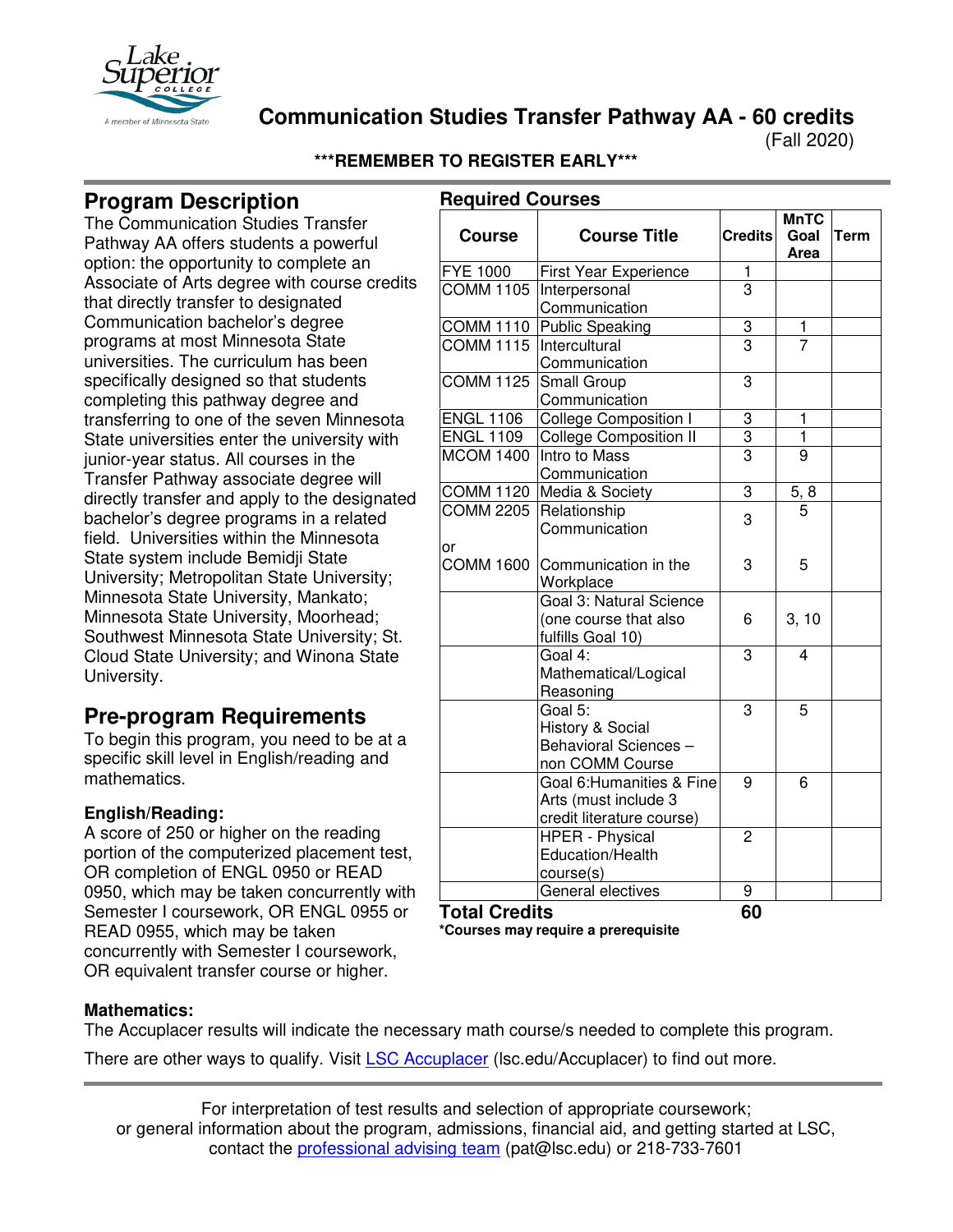

**Communication Studies Transfer Pathway AA - 60 credits**

(Fall 2020)

**\*\*\*REMEMBER TO REGISTER EARLY\*\*\***

# **Program Outcomes**

A student completing Lake Superior College's Minnesota State Communication Studies Transfer Pathway and transferring into a designated bachelor's program in communication at a Minnesota State university will have junior standing and may complete the bachelor's degree within an additional 60 credits. You will be able to transfer to the following designated majors at Minnesota State universities:

At Metropolitan State University:

Bachelor of Arts, Professional Communication

- Organizational Communication
- Public Relations Minimum program admission requirement: Completed CMST – Transfer Pathway AA with minimum GPA of 2.0

### At Minnesota State, Mankato:

Bachelor of Science, Communication Studies Minimum program admission requirement: Completed CMST – Transfer Pathway AA with minimum GPA of 2.0

### At Minnesota State, Moorhead:

Bachelor of Arts, Communication Studies

- Career-Adaptive Communication
- Event Planning and Promotion
- Communication Training and Development
- Sales Communication
- Sports Communication

Minimum program admission requirement: Completed CMST – Transfer Pathway AA with minimum GPA of 2.0

## At Southwest State University:

Bachelor of Arts, Communication Studies

- General Communication Studies
- Public Relations

Minimum program admission requirement: Completed CMST – Transfer Pathway AA with minimum GPA of 2.0

#### At St. Cloud State University:

Bachelor of Arts, Communication Studies

- Relational Communication
- Intercultural Communication
- Persuasion and Advocacy
- Leadership and Organizational Communication
- Comprehensive Emphasis

Bachelor of Science, Communication Studies Interdepartmental

Bachelor of Arts, Communication Studies Supplementary

Minimum program admission requirement: Completed CMST – Transfer Pathway AA with minimum GPA of 2.0